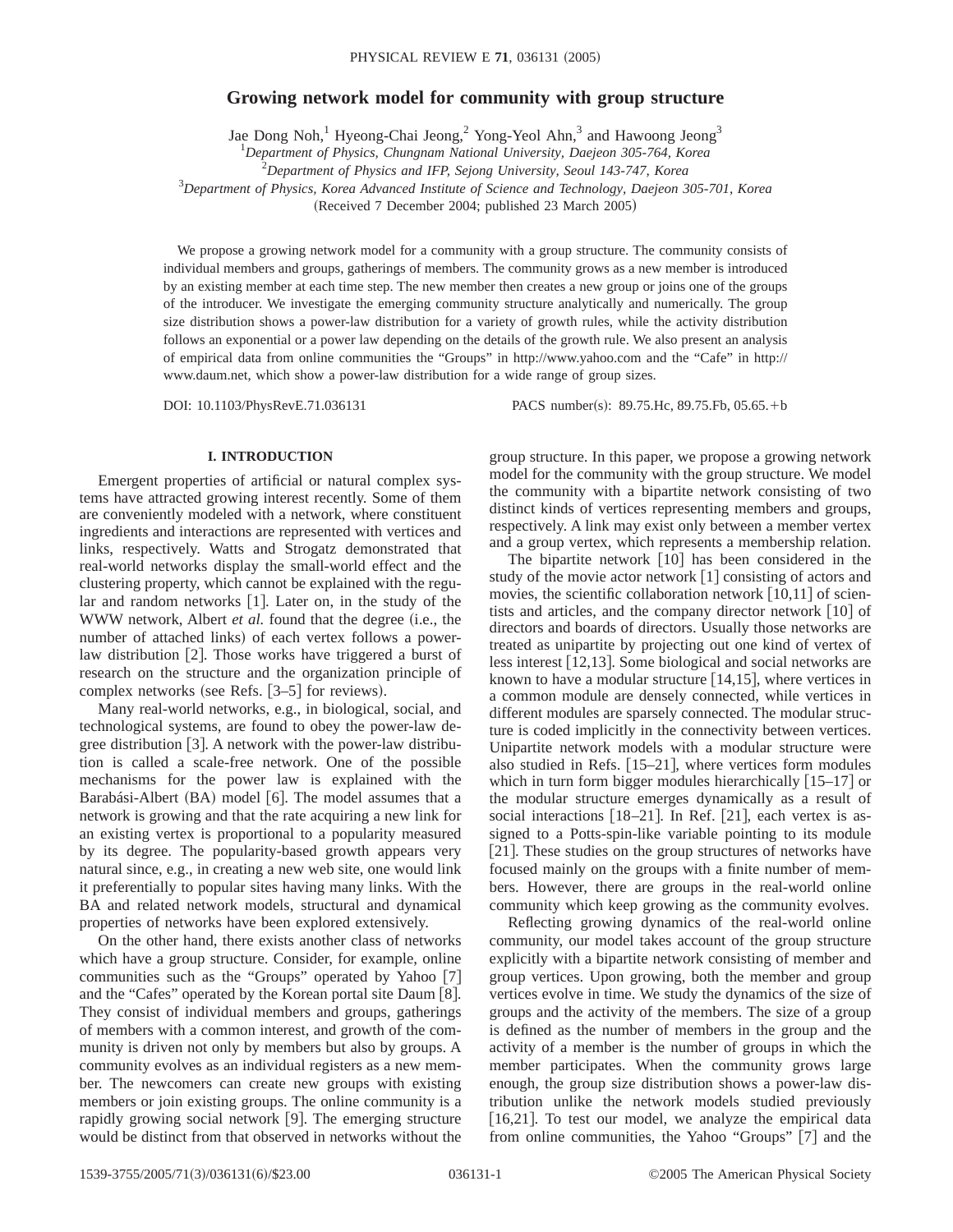Daum "Cafe" [8], and show that both communities indeed show power-law group size distributions for wide ranges of group sizes.

This paper is organized as follows. In Sec. II, we introduce the growing network model. Depending on the choice of detailed dynamic rules, one may consider a few variants of the model. Characteristics such as the group size distribution, the member activity distribution, and the growth of the number of groups are studied analytically in a mean field theory and numerically in Sec. III. Those characteristics are also calculated for the real-world online communities and compared with the model results. We conclude the paper with a summary in Sec. IV.

## **II. MODEL**

We introduce a model for a growing community with a group structure. The community grows by adding a new member at a time, who may open a new group or join an existing group [22]. The following notations are adopted: A member entering the community at time step *i* is denoted by  $I_i$ . The activity, the number of participating groups, of  $I_i$  is denoted by *Ai* . As members enter the community, new groups are created or existing groups expand. The  $\alpha$ th group is denoted by  $G_{\alpha}$ , its creation time by  $\tau_{\alpha}$ , and its size by  $S_{\alpha}$ . The total numbers of members and groups are denoted by *N* and *M*, respectively.

Initially, at time  $t=0$ , the community is assumed to be inaugurated by  $m_0$  members, denoted by  $I_{-(m_0-1)}, \ldots, I_0$ , belonging to an initial group  $G_1$ . That is, we have that  $N(t)$  $(0, 0, 0) = m_0$ ,  $M(t=0) = 1$ ,  $A_j(t=0) = 1$  for  $j = -(m_0-1)$ , ..., 0,  $\tau_1=0$ , and  $S_1(t=0)=m_0$ . At time *t*, a new individual  $I_t$  is introduced into the community and becomes a member by repeating the following procedures until its activity reaches *m*:

• **Selection:** It selects a partner  $I_i$  among existing members  $\{I_{k \le t}\}\$  with a selection probability  $P_j^S$ .

• **Creation or Joining:** With a creation probability  $P_j^C$ , it creates a new group  $G_{M+1}$  with the partner  $I_j$ . Otherwise, it selects randomly one of the groups of  $I_j$  with an equal probability and joins it. If  $I_t$  is already a member of the selected group, then the procedure is canceled.

A specific feature of the model varies with the choice of probabilities  $P^S$  and  $P^C$ . Regarding the selection, the simplest is the random choice among existing members with equal probability  $P_j^S = 1/(m_0 + t - 1)$ . Note that the selection may be regarded as an invitation of a new member by existing members. It may then be natural to assume that active members invite more newcomers. Such a case is modeled with a preferential selection probability  $P_j^S = A_j / (\sum_{k \le t} A_k)$ . After selecting a partner  $I_j$ , the newcomer may create a new group or join one of *Ij*'s groups having an equal probability. In that case the creation probability is variable as  $P_j^C = 1/(A_j + 1)$ . In the other case, it may create a new group with a fixed probability  $P_j^C = \omega$ . Combining the strategies in the two procedures, we consider the four possible different growth models denoted by RV, RF, PV, and PF. Here,  $R(P)$  stands for the random (preferential) selection, and  $V$  (F) for the group cre-

TABLE I. Model description and mean field results for the group size distribution exponent  $\gamma$ . Here,  $\Theta_{RV}$  and  $\Theta_{PV}$  are the group number growth rate given in Eqs.  $(8)$  and  $(17)$ , respectively. The activity distribution follows a power law only for the PF model with the exponent  $\lambda = 2 + 1/\omega$ .

|                       | R $[P_j^S=1/(m_0+t-1)]$ P $[P_j^S=A_j/\Sigma_{k\lt M}A_k]$ |                      |
|-----------------------|------------------------------------------------------------|----------------------|
| V $[P_i^C=1/(A_j+1)]$ | $1 + \Theta_{RV}^{-1}$                                     | $1+\Theta_{PV}^{-1}$ |
| $F(P_i^C=\omega)$     | $2/(1-\omega)$                                             | $2/(1-\omega)$       |

ation with the variable (fixed) probability. For example, the RF model has the selection probability  $P_j^{\bar{S}} = 1/(m_0 + t - 1)$  and the creation probability,  $P_j^C = 1/(A_j + 1)$ . The growth rules are summarized in Table I.

The whole structure of the community is conveniently represented with a bipartite network of two kinds of vertices: one for the group and the other for the member. A link exists only from a member vertex to a group vertex to which it belongs. The member activity and the group size correspond to the degree of the corresponding vertex. Figure 1 shows a typical network configuration for the RV model with  $m_0$ =*m*=1. To help readers understand the growth dynamics, we add the indices for members  $I_i$  and groups  $G_\alpha$  in the figure. It is easily read off that  $I_1$  selects  $I_0$  and becomes a member of  $G_1$  at  $t=1$  and that  $I_2$  opens a new group  $G_2$  with  $I_0$  at  $t=2$ , and so on. Figure 2 shows a configuration of a RV network with  $m=m_0=1$  grown up to  $N=1000$  members with M  $=452$  groups. It is noteworthy that there appear hub groups having a lot of members. The emerging structure of the network will be studied in the next section.

#### **III. NETWORK STRUCTURE**

The number of groups  $M(t)$ , the activity of each member  $A_i(t)$ , and the size of each group  $S_{\alpha}(t)$  increase as the network grows. With those quantities, we characterize the growth dynamics and the network structure. In the following, we study the dynamics of those quantities averaged over network realizations. For simplicity's sake, we make use of the same notations for the averaged quantities. The network dynamics implies that they evolve in time as follows:



FIG. 1. A network for the RV model with  $m_0 = m = 1$  and N =10 with six groups. The symbols *i* (circles) and  $\alpha$  (squares) represent a member  $I_i$  and a group  $G_\alpha$ , respectively.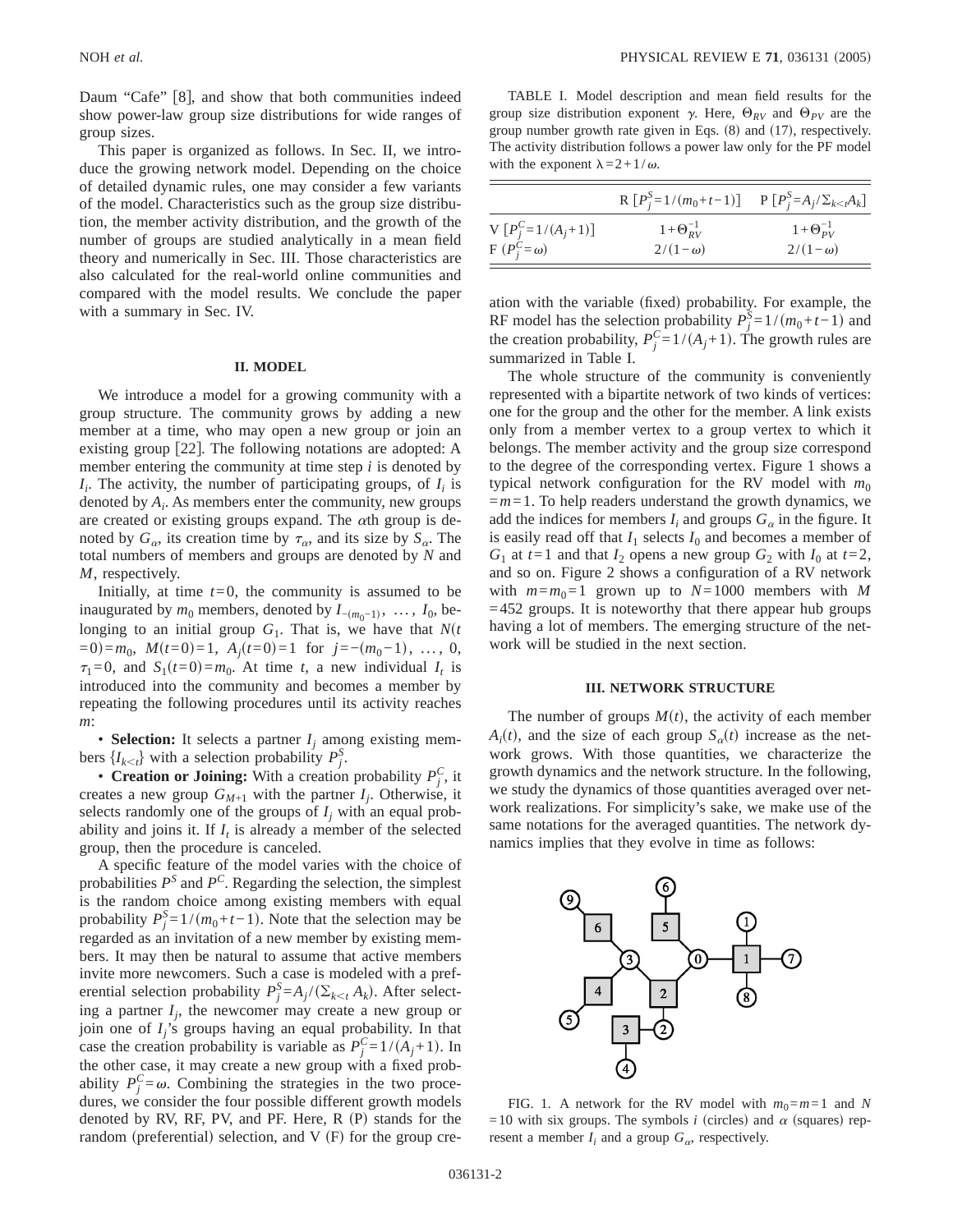

FIG. 2. (color online) A network for the RV model with  $m_0$  $=m=1$  and  $N=1000$ . A square (circle) symbol stands for a group (member).

$$
A_i(t+1) = A_i(t) + mP_i^S P_i^C,
$$
\n(1)

$$
M(t+1) = M(t) + m \sum_{j \le t} P_j^S P_j^C,
$$
 (2)

$$
S_{\alpha}(t+1) = S_{\alpha}(t) + m \sum_{j \le t} P_j^S \chi_{j\alpha}(1 - P_j^C) / A_j,
$$
 (3)

where  $\chi_{i\alpha}$ =1 if  $I_i$  belongs to  $G_\alpha$ , or 0 otherwise. The initial conditions are given by  $A_i(t=i) = m$ ,  $M(t=0) = 1$ , and  $S_\alpha(t)$  $(\tau_{\alpha})=2$  with  $\tau_{\alpha}$  the creation time of  $G_{\alpha}$ . We analyze the equations in a continuum limit and in a mean field scheme, neglecting any correlation among dynamic variables.

Firstly we consider the RV model. Using the corresponding  $P^C$  and  $P^S$  in Table I, Eqs. (1)–(3) become

$$
\frac{dA_i}{dt} = \frac{m}{(A_i + 1)(m_0 + t)},
$$
\n(4)

$$
\frac{dM}{dt} = \frac{1}{(m_0 + t)} \sum_{j \le t} \frac{m}{(A_j + 1)},
$$
\n(5)

$$
\frac{dS_{\alpha}}{dt} = \left(\frac{1}{m_0 + t}\right) \left(\frac{S_{\alpha}}{m_0 + t}\right) \sum_{j \le t} \frac{m}{(A_j + 1)},\tag{6}
$$

where we approximate  $\chi_{j\alpha}$  in Eq. (3) with  $S_{\alpha}/(m_0+t)$ , the fraction of members of  $G_\alpha$  among all members. The solution for  $A_i(t)$  is given by

$$
A_i(t) = -1 + \sqrt{(m+1)^2 + 2m \ln \left[\frac{m_0 + t}{m_0 + i}\right]}.
$$
 (7)

This shows that an older member with smaller *i* has a larger activity and that the activity grows very slowly in time. With the solution for *A*, one can easily show that  $\sum_{j \le t} m/(A_j + 1)$  $\approx \Theta_{RV}(m_0+t)$  for large *t* with

$$
\Theta_{RV} = \int_0^1 du \frac{m}{\sqrt{(m+1)^2 - 2m \ln u}}.
$$
 (8)

Hence, the average number of groups increases linearly in time as  $M(t) \approx \Theta_{RV}t$  with the group number growth rate  $\Theta_{RV}$ . The group size increases algebraically as

$$
S_{\alpha}(t) \simeq 2\left(\frac{m_0 + t}{m_0 + \tau_{\alpha}}\right)^{\Theta_{RV}}.\tag{9}
$$

We have obtained the activity of each member and the size of each group, which allow us to derive the distribution functions  $P_a(A)$  and  $P_s(S)$  for the activity and the group size, respectively. The activity distribution function is given by the relation  $P_a(A) = P_{in}(i) |di/dA|$  with the uniform individual distribution,  $P_{in}(i)=1/(m_0+t)$ . The differentiation can be done through Eq.  $(7)$ , which yields that the activity distribution is bounded as  $P_a(A) = (A+1)\exp\{-(A+1)^2 - (m+1)^2\}$  $(2m)$ /*m*. Similarly, the group size distribution is given by  $P_s(S) = P_a(\tau) \left| d\tau/dS \right|$  with the group creation time distribution  $P_{\alpha}(\tau)$ . We assume that the group creation time is distributed uniformly, which is justified with the linear growth of  $M \approx \Theta_{RV}(m_0+t)$ . Then the group size distribution follows a power law  $P_s(S) \sim S^{-\gamma_{RV}}$  with the exponent

$$
\gamma_{RV} = 1 + \Theta_{RV}^{-1}.\tag{10}
$$

Note that the distribution exponent is determined by the group number growth rate  $\Theta_{RV}$ .

We now turn to the PF model. With the selection and creation probabilities, Eqs.  $(1)$ – $(3)$  are written as

$$
\frac{dA_i}{dt} = \frac{m\omega A_i}{\sum_{j \le t} A_j},\tag{11}
$$

$$
\frac{dM}{dt} = m\omega,\tag{12}
$$

$$
\frac{dS_{\alpha}}{dt} = (1 - \omega)S_{\alpha} \frac{m}{\sum_{j \le t} A_j}.
$$
\n(13)

We also took the approximation  $\chi_{i\alpha} = S_{\alpha}/(m_0 + t)$  in Eq. (3). Trivially, we find that the group number grows in time as  $M(t) = m\omega t + 1$ . For  $A_i$  and  $S_\alpha$ , one need evaluate the quantity  $\Sigma_{j \leq t} A_j$ . Summing over all *i* both sides of Eq. (11), one obtains that  $\Sigma_{i \le t}(dA_i/dt) = m\omega$ . Note that  $d(\Sigma_{i \le t}A_i)/dt$  $=\sum_{i\leq t} (dA_i/dt) + m = (1+\omega)m$ , which yields that  $(\sum_{j\leq t} A_j)$  $= m(1+\omega)t + m_0$ . Hence we obtain the algebraic growth of the activity and the group size as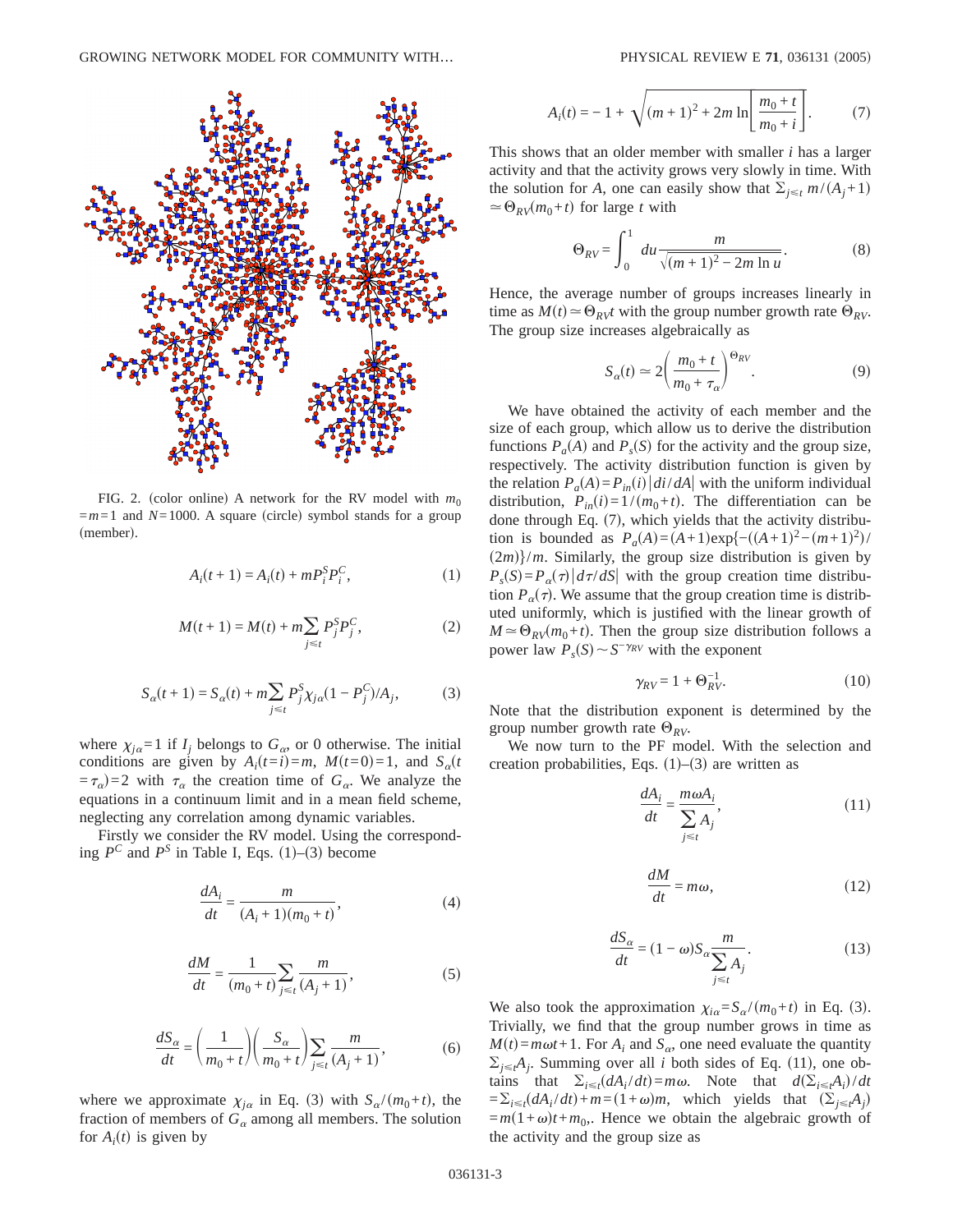$$
A_i(t) = m \bigg( \frac{m(1+\omega)t + m_0}{m(1+\omega)i + m_0} \bigg)^{\omega/(1+\omega)}, \qquad (14)
$$

$$
S_{\alpha}(t) = 2\left(\frac{m(1+\omega)t + m_0}{m(1+\omega)t_{\alpha} + m_0}\right)^{(1-\omega)/(1+\omega)}.\tag{15}
$$

These results allow us to find the distribution functions  $P_a(A)$ and  $P_s(S)$ . They follow the power distributions  $P_a(A)$  $\sim A^{-\lambda_{PF}}$  and  $P_s(S) \sim S^{-\gamma_{PF}}$  with the exponents

$$
\lambda_{PF} = 2 + 1/\omega \quad \text{and} \quad \gamma_{PF} = 2/(1 - \omega). \tag{16}
$$

Here we also assumed the uniform distribution of  $\tau_{\alpha}$  in Eq. (15), which is supported from the linear growth of  $M(t)$  $\sim$ *m* $\omega t$ . In contrast to the RV model, both distributions follow the power law. The exponents do not depend on the parameter *m*, but only on the group creation probability  $\omega$ .

For the PV and the RF models, the following can be shown easily: The PV model behaves similarly to the RV model. The group number increases linearly in time as  $M(t) \approx \Theta_{PV}t$  with the group number growth rate  $\Theta_{PV}$ . Unfortunately, we could not obtain a closed form expression for it. However, if we adopt the assumption that the selection probability  $P_i^S$  is proportional to  $A_i+1$  instead of  $A_i$ , it can be evaluated analytically as

$$
\Theta_{PV} \simeq \left[ \sqrt{m^2 + 6m + 1} - (m+1) \right] / 2. \tag{17}
$$

The approximation would become better for larger values of *m*. The group size grows algebraically as in Eq. (9) with  $\Theta_{PV}$ instead of  $\Theta_{RV}$ . Therefore, the group size distribution follows the power law with the exponent  $\gamma_{PV}$  presented in Table I. The RF model also displays the power-law group size distribution. The distribution exponent  $\gamma_{RF}$  is given in Table I. Note that  $\gamma_{RF}$  and  $\gamma_{PF}$  are the same. On the other hand, the activity distribution follows an exponential distribution in the RF and the PV models.

The origin for the power-law distribution of the group size is easily understood. In all models considered, the size of a group increases when one of its members invites a new member. The larger a group is, the more chance to invite new members it has. Therefore, there exists a preferential growth in the group size, which is known to lead to the power-law distribution  $[6]$ .

The activity of a member increases when a newcomer selects it and creates a new group. When the random selection probability is adopted, such a process does not occur preferentially for members with higher activity. It results in an exponential-type activity distribution in the RV and RF models. In the PV model, although the selection probability is proportional to the activity, the creation probability is inversely proportional to the activity. Hence, it does not have a preferential growth mechanism in the member activity either. Only in the PF model, the activity growth rate is proportional to the activity of each member. Therefore, the activity distribution follows the power law only in the PF model.

The analytic mean field results are compared with numerical simulations. In simulations, we chose  $m_0 = m$  and all data were obtained after the average over at least 10 000 samples. We present the numerical data in Fig. 3. In accordance with



FIG. 3. (a) The group size distribution and (b) the activity distribution. The model parameters are  $m=4$ , 1 for the RV and the PV models, respectively. For the RF model,  $m=4$  and  $\omega=0.6$ , for the PF model,  $m=4$  and  $\omega=0.5$ . The community has grown up to *N*  $=10^6$  and the distributions are averaged over  $10^4$  samples.

the mean field results, the group size distribution follows the power law in all cases. The activity distribution also shows the expected behavior: the power-law distribution for the PF model and exponential-type distributions for the other models. We summarize the distribution exponents in Fig. 4. The measured values of the distribution exponents are in good agreement with the analytic results.

Our network models display distinct behaviors from those bipartite networks such as the movie actor network, the scientific collaboration networks, and the director board network, which have been studied previously. For the first two examples, their growth is driven only by the member vertices, the actors, and the scientists, respectively. The activity of members may increase in time. However, the group vertices, the movies and the papers, respectively, are frozen dynamically and their sizes are bounded practically. For the last example, both the members (directors) and the groups



FIG. 4. (a) Numerical results for  $\gamma$  for the RV and the PV models. The solid (dashed) curve represents the analytic mean field results for the RV (PV) model. (b) Numerical results for  $\gamma$  (open symbols) of the RF and the PF models, and for  $\lambda$  (filled symbols) of the PF model. The solid (dashed) curve represents the analytic results for  $\gamma(\lambda)$  in Table I.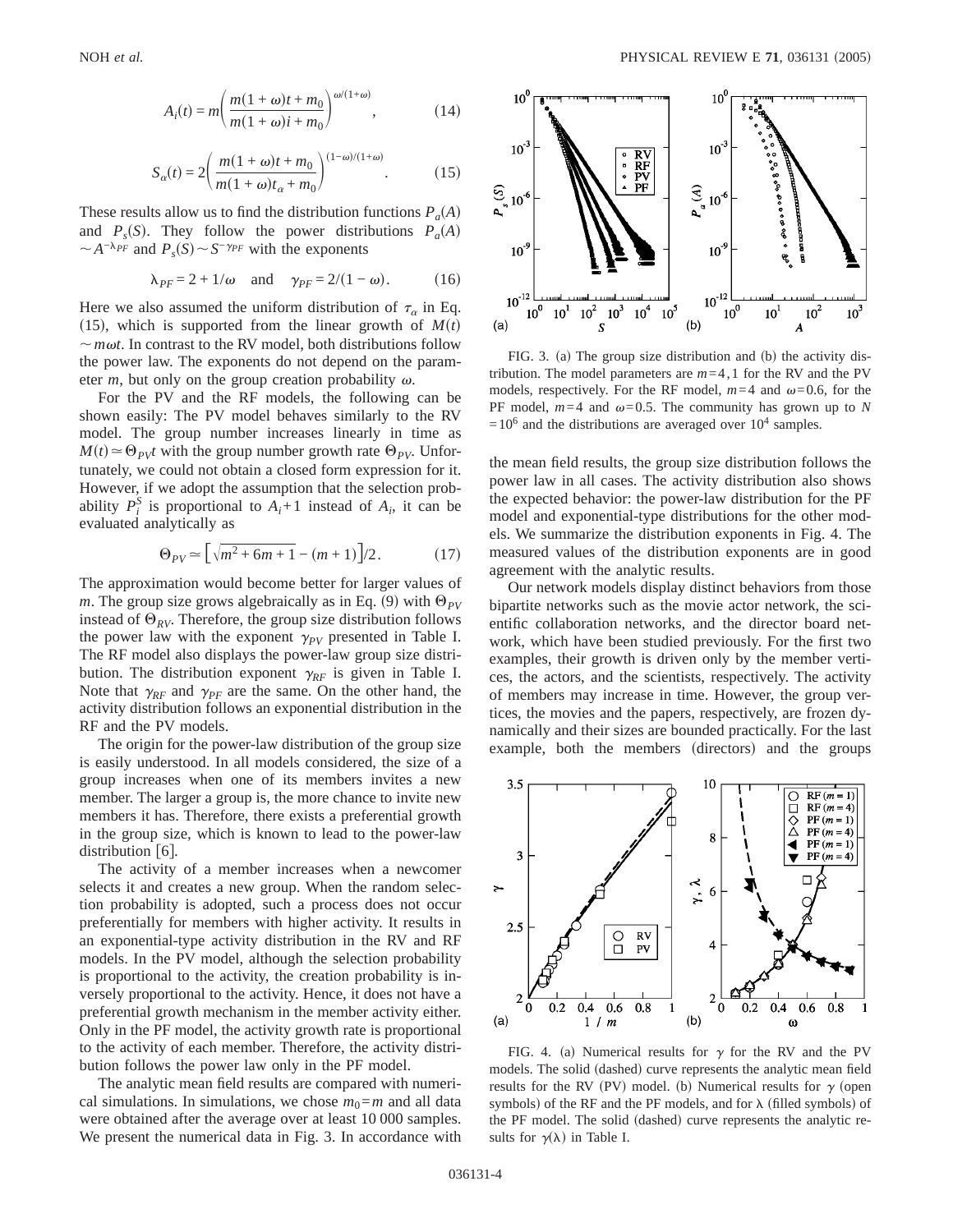

FIG. 5. Cumulative group size distribution of the online communities in Yahoo and Daum.

(boards) may evolve in time. However, it was shown that the group size distribution is also bounded  $[10]$ .

Our model is applicable to evolving networks with the group structure wherein the size of a group may increase unlimitedly. The online community is a good example of such networks. To test the possibility, we study the empirical data obtained from the Groups and the Cafe operated by Yahoo and Daum, respectively. It is found in August, 2004, that there are  $1\,516\,750\,(1\,743\,130)$  groups (cafes) with  $76587494$   $(351565837)$  cumulative members in the Yahoo (Daum) site. The numbers of members of the groups are available via the web sites. Figure 5 presents the cumulative distribution  $P_{>}(S) = \sum_{S' > S} P_{S}(S')$  of the group size. The distribution has a fat tail  $[24]$ . Although the distribution function in the log-log scale show a non-negligible curvature in the entire range, it can still be fitted reasonably well into the power law for a range over two decades (see the straight lines drawn in Fig. 5). From the fitting, we obtain the group size distribution exponents  $\gamma_{\text{Yahoo}} \approx 2.8$  and  $\gamma_{\text{Daum}} \approx 2.15$ . The power-law scaling suggests that the online community may be described by our network model. Unfortunately, information on the activity distribution is not available publicly. Thus, we could not compare the activity distribution of the communities with the model results. We would like to add the following remark: A real-world online community evolves in time as new members are introduced and new groups are created. At the same time, it also evolves as members leave it and groups are closed. Those processes are not incorporated into the model. Our model is a minimal model for the online community, wherein the effects of leaving members and closed groups are neglected.

## **IV. SUMMARY**

We have introduced the bipartite network model for a growing community with the group structure. The community consists of members and groups, gatherings of members. Those ingredients are represented with distinct kinds of vertices. A membership relation is represented with a link between a member and a group. Upon growing, a group increases its size when one of its members introduces a new member. Hence, a larger group grows preferentially faster than a smaller group. With the analytic mean field approaches and the computer simulations, we have shown that the preferential growth leads to the power-law distribution of the group size. On the other hand, the activity distribution follows the power law only for the PF model with the preferential selection probability and the fixed creation probability (see Table I). We have also studied the empirical data obtained from the online communities, the Groups of Yahoo and the Cafe of Daum. Both communities display a powerlaw distribution of the group size. It suggests our network model be useful in studying their structure.

### **ACKNOWLEDGMENTS**

This work was supported by Grant No. R14-2002-059- 01002-0 from the KOSEF-ABRL program and by Grant No. KRF-2004–015-C00188. J. D. N. and H. C. J. would like to thank KIAS for the support during the visit.

- $[1]$  D. J. Watts and S. H. Strogatz, Nature (London) 393, 440  $(1998).$
- [2] R. Albert, H. Jeong, and A.-L. Barabási, Nature (London) 401, 130 (1999).
- [3] R. Albert and A.-L. Barabási, Rev. Mod. Phys.  $74$ ,  $47$  (2002).
- f4g S. N. Dorogovtsev and J. F. F.Mendes, Adv. Phys. **51**, 1079  $(2002).$
- [5] M. E. J. Newman, SIAM Rev. **45**, 167 (2003).
- [6] A.-L. Barabási and R. Albert, Science 286, 509 (1999); A.-L. Barabási, R. Albert, and H. Jeong, Physica A 272, 173 (1999).
- [7] http://www.yahoo.com
- [8] http://www.daum.net
- [9] For instance, the Daum Cafe has grown up with more than 3  $\times$  10<sup>6</sup> of groups and 28 $\times$  10<sup>6</sup> of members since it was first launched in 1999.
- [10] M. E. J. Newman, S. H. Strogatz, and D. J. Watts, Phys. Rev.

E 64, 026118 (2001).

- [11] M. L. Goldstein, S. A. Morris, and G. G. Yen, cond-mat/ 0409205.
- f12g M. E. J. Newman, Proc. Natl. Acad. Sci. U.S.A. **98**, 404 (2001); Phys. Rev. E 64, 016131 (2001); *ibid.* 64, 016132  $(2001).$
- [13] M. E. J.Newman, Phys. Rev. E 68, 026121 (2003).
- [14] M. Girvan and M. E.J.Newman, Proc. Natl. Acad. Sci. U.S.A. **99**, 7821 (2002).
- [15] E. Ravasz, A. L. Somera, D. A. Mongru, Z. N. Oltvai, and A.-L. Baraási, Science 297, 1551 (2002); E. Ravasz and A.-L. Barabási, Phys. Rev. E 67, 026112 (2003).
- f16g D. J. Watts, P. S. Dodds, and M. E. J. Newman, Science **296**, 1302 (2002).
- f17g A. E. Motter, T. Nishikawa, and Y.-C. Lai, Phys. Rev. E **68**, 036105 (2003).